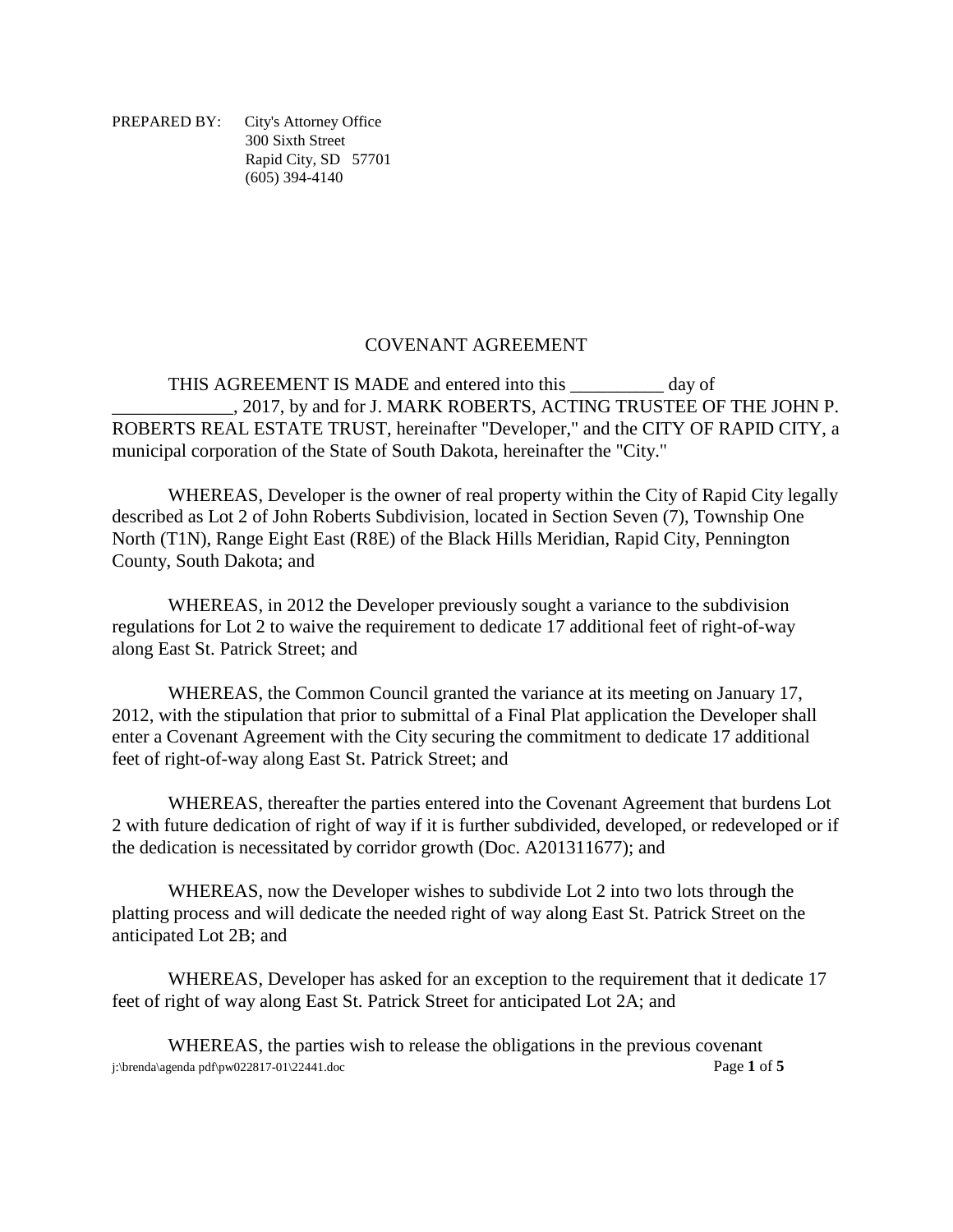agreement Doc. A201311677 with regard to Lot 2B and to adopt similar limitations upon Lot 2A only; and

WHEREAS, it is the intent and purpose of both the Developer and the City to enter into an agreement whereby the Developer will consent to dedicate an additional 17 feet of right of way on East St. Patrick Street along Lot 2A and to remove encroaching buildings at a future date as defined in this Agreement in exchange for the City's exception to the requirement to dedicate the right of way in conjunction with the plat of Lot 2A.

NOW, THEREFORE, in consideration of the mutual covenants and conditions contained herein, it is hereby agreed as follows:

1. This agreement pertains to, and includes that property ("Property") which is designated and identified as follows:

## **Lots 2A and 2B of John Roberts Subdivision, located in Section Seven (7), Township One North (T1N), Range Eight East (R8E) of the Black Hills Meridian, Rapid City, Pennington County, South Dakota.**

2. Developer agrees to dedicate additional of right of way along East St. Patrick Street adjacent to Lot 2A only and to remove existing buildings or structures on Lot 2A which encroach upon the existing or future right of way at the earliest of these two events:

- (1) Lot 2A is further subdivided, developed, or redeveloped; or
- (2) The dedication of right-of-way from Lot 2A is necessitated by corridor growth and the City provides written notice to Developer and/or its successors in interest.

The amount of right of way that Developer must dedicate shall be determined by the subdivision regulations that are in effect and applicable at the time of the dedication. At the time of execution of this covenant agreement, the amount of right of way that is required under the subdivision regulations is 17 feet.

3. The parties agree that the obligations in the previous covenant agreement Doc. A201311677 are hereby released with regard to Lot 2B, and that there is no additional obligation or requirement of Lot 2B to dedicate future right-of-way beyond what the subdivision regulations would require at the time of future development.

4. All of the terms and conditions herein set forth shall extend to and be binding upon the heirs, assigns, or successors in interest of the Developer, and be considered as a covenant running with the Property described herein. Furthermore, it is agreed that, in accepting title to the Property any grantee, heir, assign, or successor in interest to the undersigned expressly agrees to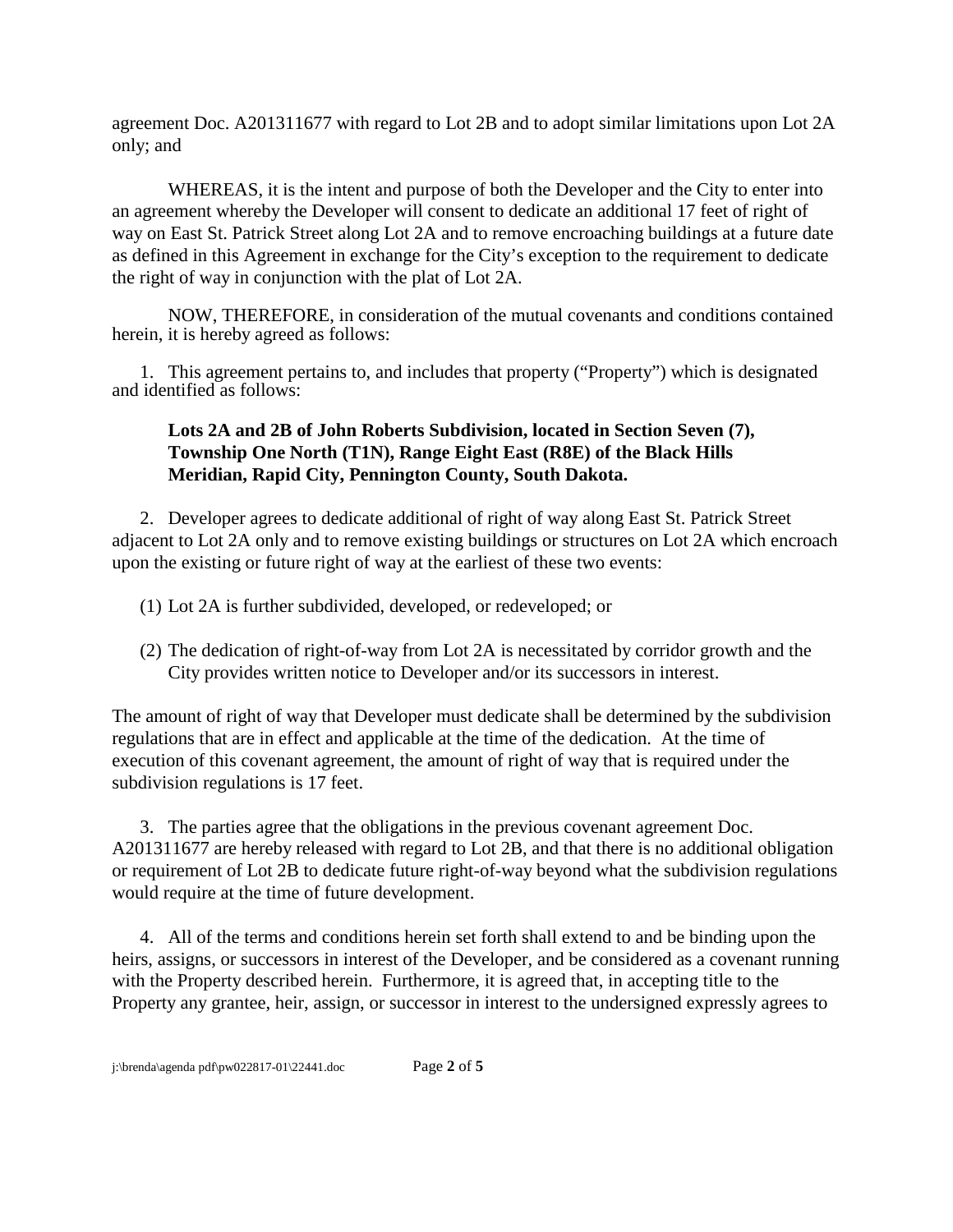be bound by the terms of this Agreement recorded with the Pennington County Register of Deeds' Office pursuant to the provisions of South Dakota Codified Laws.

5. The City may undertake any legal or equitable action available to enforce the provisions of this Agreement in addition to any remedy provided herein. In the event the City is required to undertake any action to enforce the terms of this Agreement or its subdivision regulations in connection with this Agreement, the undersigned, its heirs, assigns or successors in interest agree the City may recover from the owner of the Property its reasonable expenses, including attorney's fees incurred with respect to such action.

6. If any section(s), or provision(s) of this Agreement is declared invalid for any reason whatsoever by any competent court, such invalidity shall not affect any other section(s) or provision(s) of this Agreement if the same can be given effect without the invalid section(s) or provision(s).

7. This Agreement shall be construed according to the laws of the State of South Dakota. No modification or amendment to this agreement shall be valid, unless evidenced by a writing signed by the parties hereto.

DATED this \_\_\_\_\_\_\_ day of \_\_\_\_\_\_\_\_\_\_\_\_\_\_\_\_\_\_\_\_\_, 2017.

CITY OF RAPID CITY

\_\_\_\_\_\_\_\_\_\_\_\_\_\_\_\_\_\_\_\_\_\_\_\_\_\_\_\_\_\_\_\_\_\_\_ Steve Allender, Mayor

ATTEST:

\_\_\_\_\_\_\_\_\_\_\_\_\_\_\_\_\_\_\_\_\_\_\_\_\_\_\_\_\_\_\_\_\_ Finance Officer

(SEAL)

State of South Dakota (1) ss. County of Pennington )

On this the day of  $\qquad \qquad$  2017, before me, the undersigned officer, personally appeared Steve Allender and Pauline Sumption, who acknowledged themselves to be the Mayor and Finance Officer, respectively, of the City of Rapid City, a municipal corporation, and that they, as such Mayor and Finance Officer, being authorized so to do, executed the

j:\brenda\agenda pdf\pw022817-01\22441.doc Page **3** of **5**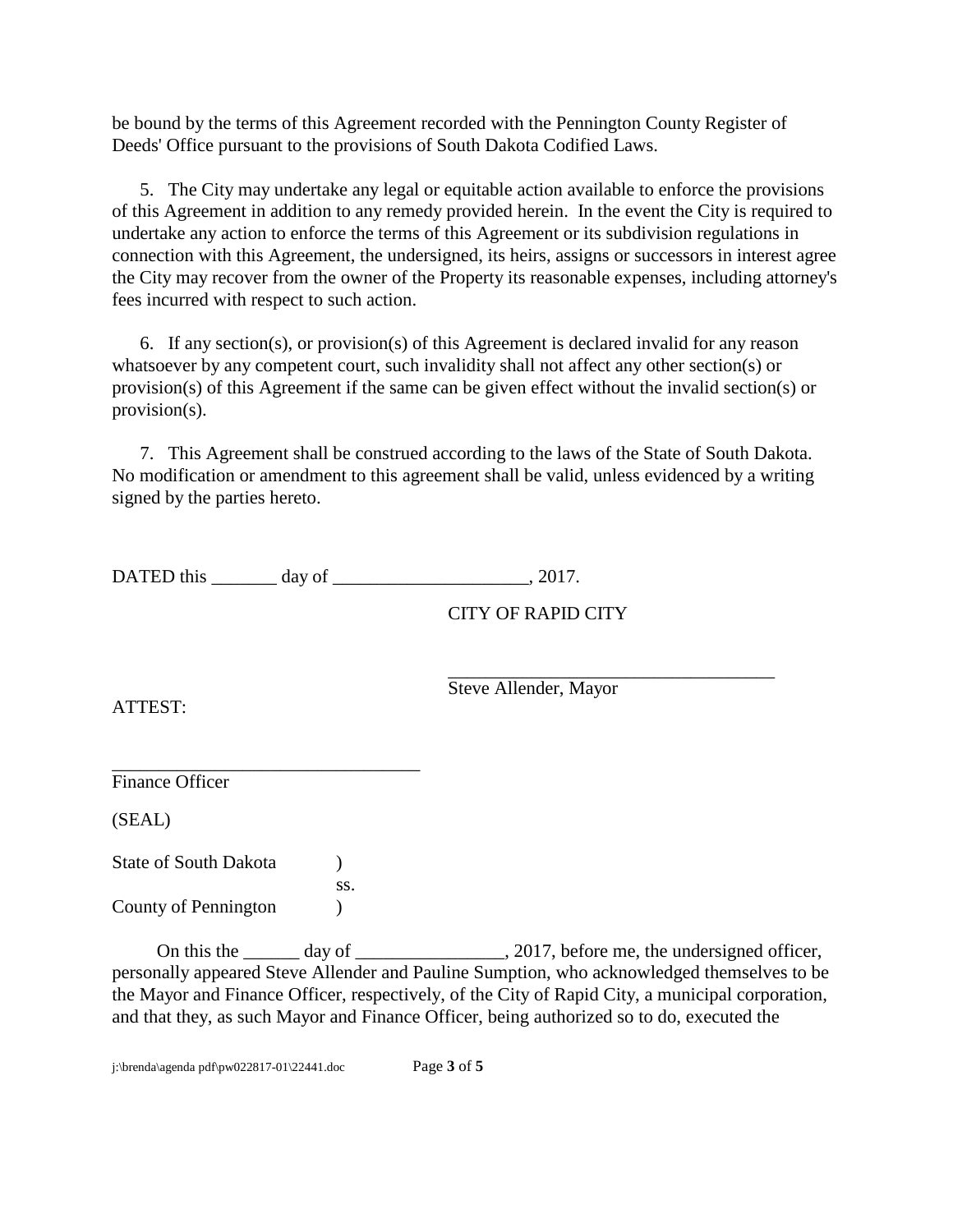foregoing Covenant Agreement for the purposes therein contained by signing the name of the City of Rapid City by themselves as Mayor and Finance Officer.

IN WITNESS WHEREOF I hereunto set my hand and official seal.

Notary Public, South Dakota

\_\_\_\_\_\_\_\_\_\_\_\_\_\_\_\_\_\_\_\_\_\_\_\_\_\_\_\_\_\_\_\_\_\_

My Commission Expires:

(SEAL)